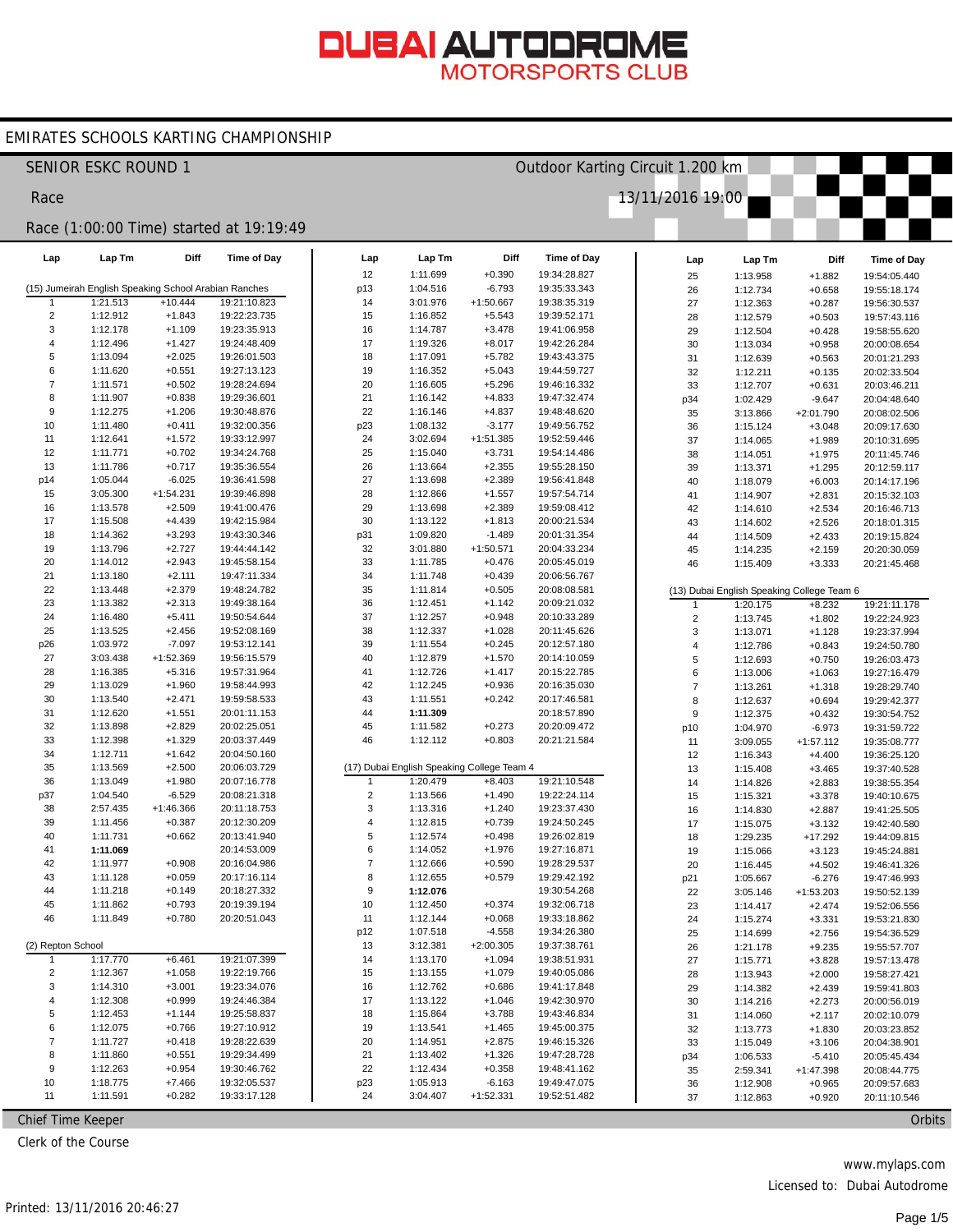#### EMIRATES SCHOOLS KARTING CHAMPIONSHIP

|                    | <b>SENIOR ESKC ROUND 1</b>    |                       |                                         |                  |                       |                       | Outdoor Karting Circuit 1.200 km |                  |                                                        |                      |               |
|--------------------|-------------------------------|-----------------------|-----------------------------------------|------------------|-----------------------|-----------------------|----------------------------------|------------------|--------------------------------------------------------|----------------------|---------------|
| Race               |                               |                       |                                         |                  |                       |                       |                                  | 13/11/2016 19:00 |                                                        |                      |               |
|                    |                               |                       | Race (1:00:00 Time) started at 19:19:49 |                  |                       |                       |                                  |                  |                                                        |                      |               |
| Lap                | Lap Tm                        | Diff                  | Time of Day                             | Lap              | Lap Tm                | Diff                  | <b>Time of Day</b>               | Lap              | Lap Tm                                                 | Diff                 | Time of Day   |
| 38                 | 1:12.533                      | $+0.590$              | 20:12:23.079                            | 5                | 1:13.648              | $+1.182$              | 19:27:43.250                     | 19               | 1:14.035                                               | $+1.040$             | 19:45:25.206  |
| 39                 | 1:12.477                      | $+0.534$              | 20:13:35.556                            | 6                | 1:14.777              | $+2.311$              | 19:28:58.027                     | 20               | 1:15.316                                               | $+2.321$             | 19:46:40.522  |
| 40                 | 1:12.248                      | $+0.305$              | 20:14:47.804                            | $\overline{7}$   | 1:14.476              | $+2.010$              | 19:30:12.503                     | 21               | 1:13.945                                               | $+0.950$             | 19:47:54.467  |
| 41                 | 1:12.279                      | $+0.336$              | 20:16:00.083                            | 8                | 1:12.466              |                       | 19:31:24.969                     | 22               | 1:14.193                                               | $+1.198$             | 19:49:08.660  |
| 42                 | 1:11.943                      |                       | 20:17:12.026                            | $\boldsymbol{9}$ | 1:15.084              | $+2.618$              | 19:32:40.053                     | 23               | 1:15.490                                               | $+2.495$             | 19:50:24.150  |
| 43                 | 1:13.285                      | $+1.342$              | 20:18:25.311                            | 10               | 1:12.579              | $+0.113$              | 19:33:52.632                     | p24              | 1:08.039                                               | $-4.956$             | 19:51:32.189  |
| 44                 | 1:13.702                      | $+1.759$              | 20:19:39.013                            | 11               | 1:16.273              | $+3.807$              | 19:35:08.905                     | 25               | 3:04.271                                               | $+1:51.276$          | 19:54:36.460  |
| 45                 | 1:12.699                      | $+0.756$              | 20:20:51.712                            | 12               | 1:14.536              | $+2.070$              | 19:36:23.441                     | 26               | 1:19.620                                               | $+6.625$             | 19:55:56.080  |
|                    |                               |                       |                                         | 13               | 1:12.764              | $+0.298$              | 19:37:36.205                     | 27               | 1:18.694                                               | $+5.699$             | 19:57:14.774  |
|                    | (4) Ghost Racing Team (NOMAD) |                       |                                         | 14               | 1:13.841              | $+1.375$              | 19:38:50.046                     | 28               | 1:17.229                                               | $+4.234$             | 19:58:32.003  |
| $\mathbf{1}$       | 1:19.061                      | $+7.548$              | 19:21:08.294                            | 15               | 1:14.292              | $+1.826$              | 19:40:04.338                     | 29               | 1:15.917                                               | $+2.922$             | 19:59:47.920  |
| $\overline{2}$     | 1:11.711                      | $+0.198$              | 19:22:20.005                            | 16               | 1:13.675              | $+1.209$              | 19:41:18.013                     | 30               | 1:15.420                                               | $+2.425$             | 20:01:03.340  |
| 3                  | 1:14.642                      | $+3.129$              | 19:23:34.647                            | 17               | 1:13.277              | $+0.811$              | 19:42:31.290                     | 31               | 1:17.427                                               | $+4.432$             | 20:02:20.767  |
| 4                  | 1:12.948                      | $+1.435$              | 19:24:47.595                            | p18              | 1:08.028              | $-4.438$              | 19:43:39.318                     | 32               | 1:16.348                                               | $+3.353$             | 20:03:37.115  |
| 5                  | 1:12.109                      | $+0.596$              | 19:25:59.704                            | 19               | 3:05.189              | $+1:52.723$           | 19:46:44.507                     | p33              | 1:09.559                                               | $-3.436$             | 20:04:46.674  |
| 6                  | 1:11.729                      | $+0.216$              | 19:27:11.433                            | 20               | 1:14.944              | $+2.478$              | 19:47:59.451                     | 34               | 3:04.965                                               | $+1:51.970$          | 20:07:51.639  |
| $\overline{7}$     | 1:11.513                      |                       | 19:28:22.946                            | 21               | 1:14.868              | $+2.402$              | 19:49:14.319                     | 35               | 1:14.854                                               | $+1.859$             | 20:09:06.493  |
| 8                  | 1:11.661                      | $+0.148$              | 19:29:34.607                            | 22               | 1:14.292              | $+1.826$              | 19:50:28.611                     | 36               | 1:14.279                                               | $+1.284$             | 20:10:20.772  |
| 9                  | 1:11.599                      | $+0.086$              | 19:30:46.206                            | 23               | 1:15.530              | $+3.064$              | 19:51:44.141                     | 37               | 1:14.238                                               | $+1.243$             | 20:11:35.010  |
| 10                 | 1:13.306                      | $+1.793$              | 19:31:59.512                            | 24               | 1:15.104              | $+2.638$              | 19:52:59.245                     | 38               | 1:14.319                                               | $+1.324$             | 20:12:49.329  |
| 11                 | 1:12.712                      | $+1.199$              | 19:33:12.224                            | 25               | 1:15.679              | $+3.213$              | 19:54:14.924                     | 39               | 1:15.816                                               | $+2.821$             | 20:14:05.145  |
| p12<br>13          | 1:07.450<br>3:08.491          | $-4.063$<br>+1:56.978 | 19:34:19.674<br>19:37:28.165            | 26               | 1:16.736<br>1:14.089  | $+4.270$              | 19:55:31.660<br>19:56:45.749     | 40               | 1:14.055                                               | $+1.060$             | 20:15:19.200  |
|                    |                               |                       |                                         | 27               |                       | $+1.623$              |                                  | 41               | 1:13.718                                               | $+0.723$             | 20:16:32.918  |
| 14<br>15           | 1:16.298<br>1:16.069          | $+4.785$<br>$+4.556$  | 19:38:44.463<br>19:40:00.532            | 28<br>29         | 1:37.241<br>1:15.400  | $+24.775$<br>$+2.934$ | 19:58:22.990<br>19:59:38.390     | 42               | 1:13.550                                               | $+0.555$             | 20:17:46.468  |
| 16                 | 1:14.886                      | $+3.373$              | 19:41:15.418                            |                  | 1:06.816              | $-5.650$              | 20:00:45.206                     | 43               | 1:13.343                                               | $+0.348$             | 20:18:59.811  |
| 17                 | 1:15.256                      | $+3.743$              | 19:42:30.674                            | p30<br>31        | 3:06.385              | $+1:53.919$           | 20:03:51.591                     | 44               | 1:13.102                                               | $+0.107$             | 20:20:12.913  |
| 18                 | 1:19.777                      | $+8.264$              | 19:43:50.451                            | 32               | 1:15.074              | $+2.608$              | 20:05:06.665                     | 45               | 1:36.563                                               | $+23.568$            | 20:21:49.476  |
| 19                 | 1:14.433                      | $+2.920$              | 19:45:04.884                            | 33               | 1:33.996              | $+21.530$             | 20:06:40.661                     |                  |                                                        |                      |               |
| 20                 | 1:16.827                      | $+5.314$              | 19:46:21.711                            | 34               | 1:18.457              | $+5.991$              | 20:07:59.118                     | 1                | (10) Dubai English Speaking College Team 7<br>1:19.582 | $+7.670$             | 19:21:09.502  |
| 21                 | 1:14.366                      | $+2.853$              | 19:47:36.077                            | 35               | 1:15.778              | $+3.312$              | 20:09:14.896                     | $\mathbf 2$      |                                                        |                      | 19:22:22.025  |
| 22                 | 1:14.066                      | $+2.553$              | 19:48:50.143                            | 36               | 1:14.144              | $+1.678$              | 20:10:29.040                     | 3                | 1:12.523<br>1:12.754                                   | $+0.611$<br>$+0.842$ | 19:23:34.779  |
| p23                | 1:09.037                      | $-2.476$              | 19:49:59.180                            | 37               | 1:13.976              | $+1.510$              | 20:11:43.016                     | 4                | 1:13.725                                               | $+1.813$             | 19:24:48.504  |
| 24                 | 3:10.729                      | $+1:59.216$           | 19:53:09.909                            | 38               | 1:13.621              | $+1.155$              | 20:12:56.637                     | 5                | 1:13.677                                               | $+1.765$             | 19:26:02.181  |
| 25                 | 1:14.318                      | $+2.805$              | 19:54:24.227                            | 39               | 1:16.291              | $+3.825$              | 20:14:12.928                     | 6                | 1:19.335                                               | $+7.423$             | 19:27:21.516  |
| 26                 | 1:15.720                      | $+4.207$              | 19:55:39.947                            | 40               | 1:13.422              | $+0.956$              | 20:15:26.350                     | $\overline{7}$   | 1:12.473                                               | $+0.561$             | 19:28:33.989  |
| 27                 | 1:14.421                      | $+2.908$              | 19:56:54.368                            | 41               | 1:14.643              | $+2.177$              | 20:16:40.993                     | 8                | 1:12.454                                               | $+0.542$             | 19:29:46.443  |
| 28                 | 1:14.796                      | $+3.283$              | 19:58:09.164                            | 42               | 1:15.332              | $+2.866$              | 20:17:56.325                     | $\boldsymbol{9}$ | 1:13.031                                               | $+1.119$             | 19:30:59.474  |
| 29                 | 1:15.999                      | $+4.486$              | 19:59:25.163                            | 43               | 1:13.518              | $+1.052$              | 20:19:09.843                     | 10               | 1:12.006                                               | $+0.094$             | 19:32:11.480  |
| 30                 | 1:14.896                      | $+3.383$              | 20:00:40.059                            | 44               | 1:13.335              | $+0.869$              | 20:20:23.178                     | p11              | 1:01.767                                               | $-10.145$            | 19:33:13.247  |
| 31                 | 1:13.787                      | $+2.274$              | 20:01:53.846                            | 45               | 1:14.270              | $+1.804$              | 20:21:37.448                     | 12               | 2:55.329                                               | $+1:43.417$          | 19:36:08.576  |
| 32                 | 1:14.229                      | $+2.716$              | 20:03:08.075                            |                  |                       |                       |                                  | 13               | 1:14.352                                               | $+2.440$             | 19:37:22.928  |
| p33                | 1:18.428                      | $+6.915$              | 20:04:26.503                            |                  | (8) P1 Racing (NOMAD) |                       |                                  | 14               | 1:14.586                                               | $+2.674$             | 19:38:37.514  |
| 34                 | 3:00.818                      | $+1:49.305$           | 20:07:27.321                            |                  | 1:20.054              | $+7.059$              | 19:21:10.699                     | 15               | 1:15.040                                               | $+3.128$             | 19:39:52.554  |
| 35                 | 1:13.248                      | $+1.735$              | 20:08:40.569                            | $\overline{2}$   | 1:15.781              | $+2.786$              | 19:22:26.480                     | 16               | 1:14.560                                               | $+2.648$             | 19:41:07.114  |
| 36                 | 1:13.008                      | $+1.495$              | 20:09:53.577                            | 3                | 1:14.806              | $+1.811$              | 19:23:41.286                     | 17               | 1:15.561                                               | $+3.649$             | 19:42:22.675  |
| 37                 | 1:12.539                      | $+1.026$              | 20:11:06.116                            | 4                | 1:13.689              | $+0.694$              | 19:24:54.975                     | 18               | 1:14.600                                               | $+2.688$             | 19:43:37.275  |
| 38                 | 1:13.046                      | $+1.533$              | 20:12:19.162                            | 5                | 1:13.360              | $+0.365$              | 19:26:08.335                     | 19               | 1:15.045                                               | $+3.133$             | 19:44:52.320  |
| 39                 | 1:12.613                      | $+1.100$              | 20:13:31.775                            | 6                | 1:14.415              | $+1.420$              | 19:27:22.750                     | 20               | 1:33.294                                               | $+21.382$            | 19:46:25.614  |
| 40                 | 1:13.143                      | $+1.630$              | 20:14:44.918                            | $\overline{7}$   | 1:13.352              | $+0.357$              | 19:28:36.102                     | 21               | 1:15.833                                               | $+3.921$             | 19:47:41.447  |
| 41                 | 1:12.784                      | $+1.271$              | 20:15:57.702                            | 8                | 1:13.257              | $+0.262$              | 19:29:49.359                     | 22               | 1:15.160                                               | $+3.248$             | 19:48:56.607  |
| 42                 | 1:13.653                      | $+2.140$              | 20:17:11.355                            | 9                | 1:12.995              |                       | 19:31:02.354                     | 23               | 1:15.416                                               | $+3.504$             | 19:50:12.023  |
| 43                 | 1:13.811                      | $+2.298$              | 20:18:25.166                            | 10               | 1:13.487              | $+0.492$              | 19:32:15.841                     | p24              | 1:05.153                                               | $-6.759$             | 19:51:17.176  |
| 44                 | 1:13.961                      | $+2.448$              | 20:19:39.127                            | 11               | 1:13.551              | $+0.556$              | 19:33:29.392                     | 25               | 3:17.377                                               | $+2:05.465$          | 19:54:34.553  |
| 45                 | 1:14.236                      | $+2.723$              | 20:20:53.363                            | 12               | 1:13.983              | $+0.988$              | 19:34:43.375                     | 26               | 1:21.381                                               | $+9.469$             | 19:55:55.934  |
|                    |                               |                       |                                         | p13              | 1:11.337              | $-1.658$              | 19:35:54.712                     | 27               | 1:21.301                                               | $+9.389$             | 19:57:17.235  |
| (19) Dubai College |                               |                       |                                         | 14               | 3:11.603              | $+1:58.608$           | 19:39:06.315                     | 28               | 1:19.861                                               | $+7.949$             | 19:58:37.096  |
| $\overline{1}$     | 1:21.765                      | $+9.299$              | 19:21:12.271                            | 15               | 1:14.283              | $+1.288$              | 19:40:20.598                     | 29               | 1:35.447                                               | $+23.535$            | 20:00:12.543  |
| $\overline{2}$     | 1:15.242                      | $+2.776$              | 19:22:27.513                            | 16               | 1:15.046              | $+2.051$              | 19:41:35.644                     | 30               | 1:20.282                                               | $+8.370$             | 20:01:32.825  |
| p3                 | 1:06.572                      | $-5.894$              | 19:23:34.085                            | 17               | 1:13.728              | $+0.733$              | 19:42:49.372                     | 31               | 1:17.175                                               | $+5.263$             | 20:02:50.000  |
| $\overline{4}$     | 2:55.517                      | $+1:43.051$           | 19:26:29.602                            | 18               | 1:21.799              | $+8.804$              | 19:44:11.171                     | 32               | 1:18.336                                               | $+6.424$             | 20:04:08.336  |
| Chief Time Keeper  |                               |                       |                                         |                  |                       |                       |                                  |                  |                                                        |                      | <b>Orbits</b> |

Chief Time Keeper

Clerk of the Course

www.mylaps.com

Licensed to: Dubai Autodrome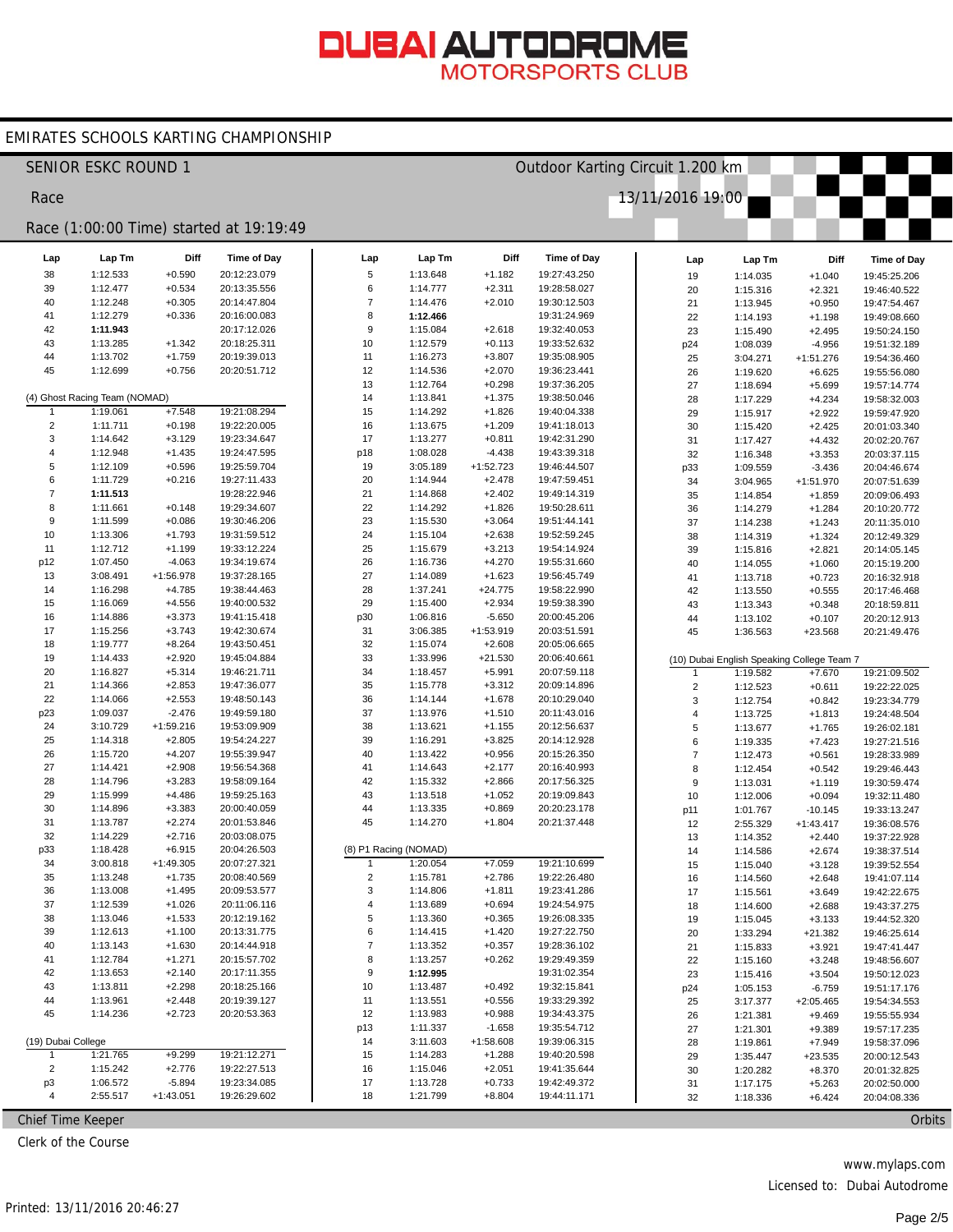#### EMIRATES SCHOOLS KARTING CHAMPIONSHIP

| Outdoor Karting Circuit 1.200 km<br><b>SENIOR ESKC ROUND 1</b> |                                         |             |              |                |                      |                                           |                              |  |                         |                              |             |                              |  |
|----------------------------------------------------------------|-----------------------------------------|-------------|--------------|----------------|----------------------|-------------------------------------------|------------------------------|--|-------------------------|------------------------------|-------------|------------------------------|--|
| Race                                                           |                                         |             |              |                |                      |                                           |                              |  | 13/11/2016 19:00        |                              |             |                              |  |
|                                                                | Race (1:00:00 Time) started at 19:19:49 |             |              |                |                      |                                           |                              |  |                         |                              |             |                              |  |
| Lap                                                            | Lap Tm                                  | Diff        | Time of Day  | Lap            | Lap Tm               | Diff                                      | Time of Day                  |  | Lap                     | Lap Tm                       | Diff        | Time of Day                  |  |
| 33                                                             | 1:19.269                                | $+7.357$    | 20:05:27.605 | $\mathbf{1}$   | 1:29.740             | +14.666                                   | 19:21:21.361                 |  | 17                      | 1:20.183                     | $+5.028$    | 19:44:37.326                 |  |
| p34                                                            | 1:17.604                                | $+5.692$    | 20:06:45.209 | 2              | 1:18.414             | $+3.340$                                  | 19:22:39.775                 |  | 18                      | 1:20.792                     | $+5.637$    | 19:45:58.118                 |  |
| 35                                                             | 2:52.501                                | $+1:40.589$ | 20:09:37.710 | 3              | 1:15.767             | $+0.693$                                  | 19:23:55.542                 |  | 19                      | 1:18.807                     | $+3.652$    | 19:47:16.925                 |  |
| 36                                                             | 1:29.791                                | +17.879     | 20:11:07.501 | 4              | 1:15.758             | $+0.684$                                  | 19:25:11.300                 |  | 20                      | 1:18.963                     | $+3.808$    | 19:48:35.888                 |  |
| 37                                                             | 1:15.182                                | $+3.270$    | 20:12:22.683 | 5              | 1:15.074             |                                           | 19:26:26.374                 |  | 21                      | 1:19.708                     | $+4.553$    | 19:49:55.596                 |  |
| 38                                                             | 1:12.308                                | $+0.396$    | 20:13:34.991 | 6              | 1:16.782             | $+1.708$                                  | 19:27:43.156                 |  | 22                      | 1:17.827                     | $+2.672$    | 19:51:13.423                 |  |
| 39                                                             | 1:12.579                                | $+0.667$    | 20:14:47.570 | $\overline{7}$ | 1:15.802             | $+0.728$                                  | 19:28:58.958                 |  | p23                     | 1:12.157                     | $-2.998$    | 19:52:25.580                 |  |
| 40                                                             | 1:12.071                                | $+0.159$    | 20:15:59.641 | 8              | 1:18.211             | $+3.137$                                  | 19:30:17.169                 |  | 24                      | 3:07.757                     | $+1:52.602$ | 19:55:33.337                 |  |
| 41                                                             | 1:11.912                                |             | 20:17:11.553 | 9              | 1:15.608             | $+0.534$                                  | 19:31:32.777                 |  | 25                      | 1:16.136                     | $+0.981$    | 19:56:49.473                 |  |
| 42                                                             | 1:12.666                                | $+0.754$    | 20:18:24.219 | 10             | 1:15.457             | $+0.383$                                  | 19:32:48.234                 |  | 26                      | 1:16.570                     | $+1.415$    | 19:58:06.043                 |  |
| 43                                                             | 1:12.884                                | $+0.972$    | 20:19:37.103 | p11            | 1:03.831             | $-11.243$                                 | 19:33:52.065                 |  | 27                      | 1:21.099                     | $+5.944$    | 19:59:27.142                 |  |
| 44                                                             | 1:12.329                                | $+0.417$    | 20:20:49.432 | 12             | 3:14.876             | $+1:59.802$                               | 19:37:06.941                 |  | 28                      | 1:16.540                     | $+1.385$    | 20:00:43.682                 |  |
| 45                                                             | 1:11.970                                | $+0.058$    | 20:22:01.402 | 13             | 1:17.389             | $+2.315$                                  | 19:38:24.330                 |  | 29                      | 1:16.504                     | $+1.349$    | 20:02:00.186                 |  |
|                                                                |                                         |             |              | 14             | 1:17.103             | $+2.029$                                  | 19:39:41.433                 |  | 30                      | 1:16.214                     | $+1.059$    | 20:03:16.400                 |  |
| -1                                                             | (14) VDR Racing (NOMAD)<br>1:20.729     | $+7.814$    | 19:21:12.069 | 15<br>16       | 1:16.064<br>1:18.374 | $+0.990$<br>$+3.300$                      | 19:40:57.497<br>19:42:15.871 |  | 31                      | 1:27.400                     | $+12.245$   | 20:04:43.800                 |  |
| $\overline{2}$                                                 | 1:14.524                                | $+1.609$    | 19:22:26.593 | 17             | 1:16.111             |                                           | 19:43:31.982                 |  | 32                      | 1:22.416                     | $+7.261$    | 20:06:06.216                 |  |
| 3                                                              | 1:14.587                                | $+1.672$    | 19:23:41.180 | 18             | 1:15.717             | $+1.037$<br>$+0.643$                      | 19:44:47.699                 |  | 33                      | 1:17.222                     | $+2.067$    | 20:07:23.438<br>20:08:40.254 |  |
| 4                                                              | 1:15.760                                | $+2.845$    | 19:24:56.940 | 19             | 1:16.689             | $+1.615$                                  | 19:46:04.388                 |  | 34                      | 1:16.816                     | $+1.661$    |                              |  |
| 5                                                              | 1:14.550                                | $+1.635$    | 19:26:11.490 | 20             | 1:15.751             | $+0.677$                                  | 19:47:20.139                 |  | 35                      | 1:17.275                     | $+2.120$    | 20:09:57.529                 |  |
| 6                                                              | 1:17.630                                | $+4.715$    | 19:27:29.120 | 21             | 1:16.095             | $+1.021$                                  | 19:48:36.234                 |  | 36                      | 1:15.891                     | $+0.736$    | 20:11:13.420                 |  |
| $\overline{7}$                                                 | 1:14.002                                | $+1.087$    | 19:28:43.122 | 22             | 1:17.950             | $+2.876$                                  | 19:49:54.184                 |  | 37                      | 1:15.744                     | $+0.589$    | 20:12:29.164                 |  |
| 8                                                              | 1:14.871                                | $+1.956$    | 19:29:57.993 | p23            | 1:05.209             | $-9.865$                                  | 19:50:59.393                 |  | p38                     | 1:07.716                     | $-7.439$    | 20:13:36.880                 |  |
| $\boldsymbol{9}$                                               | 1:14.794                                | $+1.879$    | 19:31:12.787 | 24             | 3:14.995             | $+1:59.921$                               | 19:54:14.388                 |  | 39<br>40                | 3:07.569<br>1:16.566         | $+1:52.414$ | 20:16:44.449<br>20:18:01.015 |  |
| 10                                                             | 1:14.833                                | $+1.918$    | 19:32:27.620 | 25             | 1:18.818             | $+3.744$                                  | 19:55:33.206                 |  |                         |                              | $+1.411$    |                              |  |
| 11                                                             | 1:14.920                                | $+2.005$    | 19:33:42.540 | 26             | 1:18.110             | $+3.036$                                  | 19:56:51.316                 |  | 41<br>42                | 1:17.203                     | $+2.048$    | 20:19:18.218<br>20:20:33.373 |  |
| 12                                                             | 1:14.052                                | $+1.137$    | 19:34:56.592 | 27             | 1:17.631             | $+2.557$                                  | 19:58:08.947                 |  | 43                      | 1:15.155<br>1:17.086         | $+1.931$    | 20:21:50.459                 |  |
| p13                                                            | 1:06.338                                | $-6.577$    | 19:36:02.930 | 28             | 1:22.593             | $+7.519$                                  | 19:59:31.540                 |  |                         |                              |             |                              |  |
| 14                                                             | 3:06.323                                | $+1:53.408$ | 19:39:09.253 | 29             | 1:18.236             | $+3.162$                                  | 20:00:49.776                 |  |                         | (3) Dubai Gem Private School |             |                              |  |
| 15                                                             | 1:13.559                                | $+0.644$    | 19:40:22.812 | p30            | 1:13.019             | $-2.055$                                  | 20:02:02.795                 |  | 1                       | 1:20.610                     | $+7.050$    | 19:21:12.047                 |  |
| 16                                                             | 1:13.453                                | $+0.538$    | 19:41:36.265 | 31             | 3:06.196             | $+1:51.122$                               | 20:05:08.991                 |  | $\mathbf 2$             | 1:14.426                     | $+0.866$    | 19:22:26.473                 |  |
| 17                                                             | 1:13.611                                | $+0.696$    | 19:42:49.876 | 32             | 1:17.805             | $+2.731$                                  | 20:06:26.796                 |  | 3                       | 1:15.557                     | $+1.997$    | 19:23:42.030                 |  |
| 18                                                             | 1:21.664                                | $+8.749$    | 19:44:11.540 | 33             | 1:34.148             | $+19.074$                                 | 20:08:00.944                 |  | 4                       | 1:14.641                     | $+1.081$    | 19:24:56.671                 |  |
| 19                                                             | 1:14.153                                | $+1.238$    | 19:45:25.693 | 34             | 1:22.417             | $+7.343$                                  | 20:09:23.361                 |  | 5                       | 1:14.757                     | $+1.197$    | 19:26:11.428                 |  |
| 20                                                             | 1:15.888                                | $+2.973$    | 19:46:41.581 | 35             | 1:16.350             | $+1.276$                                  | 20:10:39.711                 |  | 6                       | 1:16.694                     | $+3.134$    | 19:27:28.122                 |  |
| 21                                                             | 1:13.788                                | $+0.873$    | 19:47:55.369 | 36             | 1:27.296             | $+12.222$                                 | 20:12:07.007                 |  | $\overline{\mathbf{7}}$ | 1:14.595                     | $+1.035$    | 19:28:42.717                 |  |
| 22                                                             | 1:12.915                                |             | 19:49:08.284 | 37             | 1:16.030             | $+0.956$                                  | 20:13:23.037                 |  | 8                       | 1:14.570                     | $+1.010$    | 19:29:57.287                 |  |
| 23                                                             | 1:15.448                                | $+2.533$    | 19:50:23.732 | 38             | 1:15.153             | $+0.079$                                  | 20:14:38.190                 |  | 9                       | 1:15.084                     | $+1.524$    | 19:31:12.371                 |  |
| 24                                                             | 1:13.381                                | $+0.466$    | 19:51:37.113 | 39             | 1:17.738             | $+2.664$                                  | 20:15:55.928                 |  | 10                      | 1:14.936                     | $+1.376$    | 19:32:27.307                 |  |
| 25                                                             | 1:13.977                                | $+1.062$    | 19:52:51.090 | 40             | 1:15.420             | $+0.346$                                  | 20:17:11.348                 |  | 11                      | 1:16.308                     | $+2.748$    | 19:33:43.615                 |  |
| p26                                                            | 1:10.556                                | $-2.359$    | 19:54:01.646 | 41             | 1:18.830             | $+3.756$                                  | 20:18:30.178                 |  | 12                      | 1:14.152                     | $+0.592$    | 19:34:57.767                 |  |
| 27                                                             | 3:09.489                                | $+1:56.574$ | 19:57:11.135 | 42             | 1:17.224             | $+2.150$                                  | 20:19:47.402                 |  | 13                      | 1:56.356                     | $+42.796$   | 19:36:54.123                 |  |
| 28                                                             | 1:25.548                                | +12.633     | 19:58:36.683 | 43             | 1:24.052             | $+8.978$                                  | 20:21:11.454                 |  | p14                     | 1:13.472                     | $-0.088$    | 19:38:07.595                 |  |
| 29                                                             | 1:18.660                                | $+5.745$    | 19:59:55.343 |                |                      |                                           |                              |  | 15                      | 2:52.738                     | $+1:39.178$ | 19:41:00.333                 |  |
| 30                                                             | 1:17.820                                | $+4.905$    | 20:01:13.163 |                |                      | (1) Dubai English Speaking College Team 3 |                              |  | 16                      | 1:23.233                     | $+9.673$    | 19:42:23.566                 |  |
| 31                                                             | 1:17.290                                | $+4.375$    | 20:02:30.453 |                | 1:34.352             | $+19.197$                                 | 19:21:26.666                 |  | 17                      | 1:19.528                     | $+5.968$    | 19:43:43.094                 |  |
| 32                                                             | 1:19.975                                | $+7.060$    | 20:03:50.428 | $\overline{2}$ | 1:25.864             | $+10.709$                                 | 19:22:52.530                 |  | 18                      | 2:13.708                     | $+1:00.148$ | 19:45:56.802                 |  |
| 33                                                             | 1:24.493                                | $+11.578$   | 20:05:14.921 | 3              | 1:19.563             | $+4.408$                                  | 19:24:12.093                 |  | 19                      | 1:22.923                     | $+9.363$    | 19:47:19.725                 |  |
| 34                                                             | 1:19.540                                | $+6.625$    | 20:06:34.461 | 4              | 1:18.644             | $+3.489$                                  | 19:25:30.737                 |  | 20                      | 1:18.798                     | $+5.238$    | 19:48:38.523                 |  |
| 35                                                             | 1:24.386                                | $+11.471$   | 20:07:58.847 | $\,$ 5 $\,$    | 1:16.914             | $+1.759$                                  | 19:26:47.651                 |  | 21                      | 1:18.026                     | $+4.466$    | 19:49:56.549                 |  |
| 36                                                             | 1:21.495                                | $+8.580$    | 20:09:20.342 | 6              | 1:16.376             | $+1.221$                                  | 19:28:04.027                 |  | 22                      | 1:19.676                     | $+6.116$    | 19:51:16.225                 |  |
| 37                                                             | 1:19.231                                | $+6.316$    | 20:10:39.573 | $\overline{7}$ | 1:16.214             | $+1.059$                                  | 19:29:20.241                 |  | 23                      | 1:25.749                     | $+12.189$   | 19:52:41.974                 |  |
| p38                                                            | 1:18.854                                | $+5.939$    | 20:11:58.427 | 8              | 1:24.021             | $+8.866$                                  | 19:30:44.262                 |  | p24                     | 1:18.494                     | $+4.934$    | 19:54:00.468                 |  |
| 39                                                             | 3:01.527                                | $+1:48.612$ | 20:14:59.954 | 9              | 1:15.164             | $+0.009$                                  | 19:31:59.426                 |  | 25                      | 3:13.847                     | $+2:00.287$ | 19:57:14.315                 |  |
| 40                                                             | 1:14.837                                | $+1.922$    | 20:16:14.791 | 10             | 1:22.580             | $+7.425$                                  | 19:33:22.006                 |  | 26                      | 1:19.505                     | $+5.945$    | 19:58:33.820                 |  |
| 41                                                             | 1:13.506                                | $+0.591$    | 20:17:28.297 | p11            | 1:10.719             | $-4.436$                                  | 19:34:32.725                 |  | 27                      | 1:18.881                     | $+5.321$    | 19:59:52.701                 |  |
| 42                                                             | 1:13.694                                | $+0.779$    | 20:18:41.991 | 12             | 3:17.112             | $+2:01.957$                               | 19:37:49.837                 |  | 28                      | 1:17.229                     | $+3.669$    | 20:01:09.930                 |  |
| 43                                                             | 1:13.711                                | $+0.796$    | 20:19:55.702 | 13             | 1:18.872             | $+3.717$                                  | 19:39:08.709                 |  | 29                      | 1:17.160                     | $+3.600$    | 20:02:27.090                 |  |
| 44                                                             | 1:13.911                                | $+0.996$    | 20:21:09.613 | 14             | 1:18.611             | $+3.456$                                  | 19:40:27.320                 |  | 30                      | 1:17.318                     | $+3.758$    | 20:03:44.408                 |  |
|                                                                |                                         |             |              | 15             | 1:20.728             | $+5.573$                                  | 19:41:48.048                 |  | 31                      | 1:24.218                     | $+10.658$   | 20:05:08.626                 |  |
|                                                                | (5) Gems Metropole Boys Team            |             |              | 16             | 1:29.095             | $+13.940$                                 | 19:43:17.143                 |  | 32                      | 1:16.702                     | $+3.142$    | 20:06:25.328                 |  |
| Chief Time Keeper                                              |                                         |             |              |                |                      |                                           |                              |  |                         |                              |             | Orbits                       |  |

Clerk of the Course

www.mylaps.com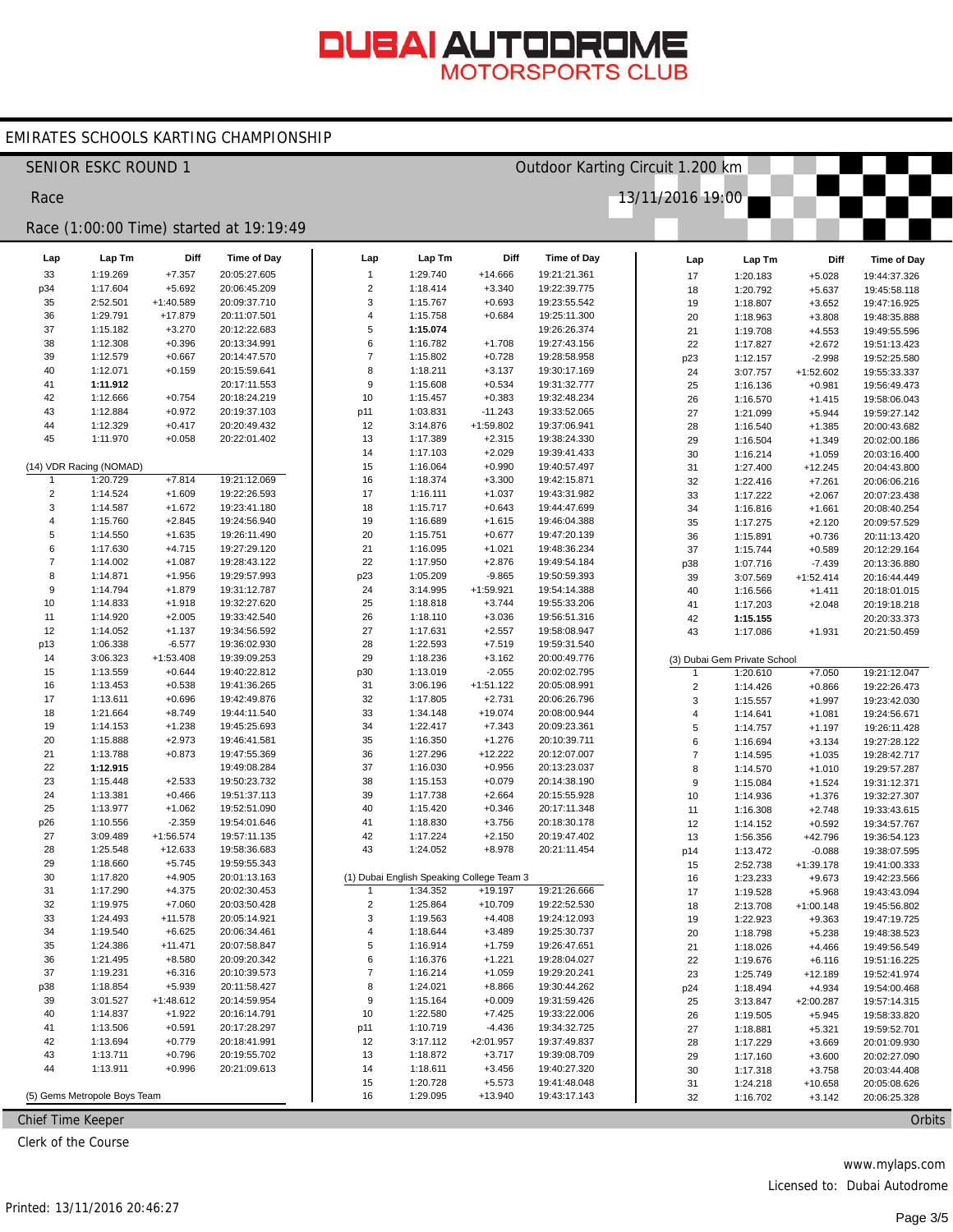#### EMIRATES SCHOOLS KARTING CHAMPIONSHIP

|                | <b>SENIOR ESKC ROUND 1</b>                 |                        |                                         |                        |                                            |                       | Outdoor Karting Circuit 1.200 km |                  |                                      |                      |                              |
|----------------|--------------------------------------------|------------------------|-----------------------------------------|------------------------|--------------------------------------------|-----------------------|----------------------------------|------------------|--------------------------------------|----------------------|------------------------------|
| Race           |                                            |                        |                                         |                        |                                            |                       |                                  | 13/11/2016 19:00 |                                      |                      |                              |
|                |                                            |                        | Race (1:00:00 Time) started at 19:19:49 |                        |                                            |                       |                                  |                  |                                      |                      |                              |
|                |                                            |                        |                                         |                        |                                            |                       |                                  |                  |                                      |                      |                              |
| Lap            | Lap Tm                                     | Diff                   | Time of Day                             | Lap                    | Lap Tm                                     | Diff                  | <b>Time of Day</b>               | Lap              | Lap Tm                               | Diff                 | Time of Day                  |
| 33             | 1:17.375                                   | $+3.815$               | 20:07:42.703                            | $\overline{7}$         | 1:19.286                                   | $+2.579$              | 19:29:29.169                     | p26              | 1:17.429                             | $+1.629$             | 19:58:42.637                 |
| 34             | 1:17.437                                   | $+3.877$               | 20:09:00.140                            | 8                      | 1:19.665                                   | $+2.958$              | 19:30:48.834                     | 27               | 3:23.026                             | +2:07.226            | 20:02:05.663                 |
| 35<br>36       | 1:16.982<br>1:16.974                       | $+3.422$<br>$+3.414$   | 20:10:17.122<br>20:11:34.096            | $\boldsymbol{9}$<br>10 | 1:53.445<br>1:19.979                       | +36.738<br>$+3.272$   | 19:32:42.279<br>19:34:02.258     | 28               | 1:17.272                             | $+1.472$             | 20:03:22.935                 |
| p37            | 1:11.144                                   | $-2.416$               | 20:12:45.240                            | p11                    | 1:20.910                                   | $+4.203$              | 19:35:23.168                     | 29<br>30         | 1:16.905                             | $+1.105$             | 20:04:39.840<br>20:05:55.640 |
| 38             | 3:22.391                                   | $+2:08.831$            | 20:16:07.631                            | 12                     | 3:26.249                                   | $+2:09.542$           | 19:38:49.417                     | 31               | 1:15.800<br>1:17.098                 | $+1.298$             | 20:07:12.738                 |
| 39             | 1:19.293                                   | $+5.733$               | 20:17:26.924                            | 13                     | 1:23.864                                   | $+7.157$              | 19:40:13.281                     | 32               | 1:16.645                             | $+0.845$             | 20:08:29.383                 |
| 40             | 1:14.767                                   | $+1.207$               | 20:18:41.691                            | 14                     | 1:33.393                                   | +16.686               | 19:41:46.674                     | 33               | 1:16.229                             | $+0.429$             | 20:09:45.612                 |
| 41             | 1:15.009                                   | $+1.449$               | 20:19:56.700                            | 15                     | 1:32.808                                   | $+16.101$             | 19:43:19.482                     | 34               | 1:17.629                             | $+1.829$             | 20:11:03.241                 |
| 42             | 1:13.560                                   |                        | 20:21:10.260                            | 16                     | 1:24.796                                   | $+8.089$              | 19:44:44.278                     | 35               | 1:19.493                             | $+3.693$             | 20:12:22.734                 |
|                |                                            |                        |                                         | 17                     | 1:30.952                                   | $+14.245$             | 19:46:15.230                     | p36              | 1:06.244                             | $-9.556$             | 20:13:28.978                 |
|                | (12) Dubai English Speaking College Team 2 |                        |                                         | 18                     | 1:23.203                                   | $+6.496$              | 19:47:38.433                     | 37               | 3:18.047                             | $+2:02.247$          | 20:16:47.025                 |
| $\mathbf{1}$   | 1:34.538                                   | $+19.334$              | 19:21:26.470                            | 19                     | 1:22.614                                   | $+5.907$              | 19:49:01.047                     | 38               | 1:25.887                             | $+10.087$            | 20:18:12.912                 |
| $\overline{2}$ | 1:40.742                                   | $+25.538$              | 19:23:07.212                            | 20                     | 1:22.970                                   | $+6.263$              | 19:50:24.017                     | 39               | 1:30.866                             | $+15.066$            | 20:19:43.778                 |
| 3              | 1:24.591                                   | $+9.387$               | 19:24:31.803                            | p21                    | 1:32.904                                   | $+16.197$             | 19:51:56.921                     | p40              | 1:21.483                             | $+5.683$             | 20:21:05.261                 |
| 4              | 1:29.853                                   | $+14.649$              | 19:26:01.656                            | 22                     | 3:08.646                                   | $+1:51.939$           | 19:55:05.567                     |                  |                                      |                      |                              |
| 5              | 1:30.020                                   | $+14.816$              | 19:27:31.676                            | 23                     | 1:19.325                                   | $+2.618$              | 19:56:24.892                     |                  | (6) National Charity School          |                      |                              |
| 6              | 1:26.400                                   | $+11.196$              | 19:28:58.076                            | 24                     | 1:18.174                                   | $+1.467$              | 19:57:43.066                     |                  | 1:34.357                             | $+16.093$            | 19:21:27.393                 |
| $\overline{7}$ | 1:27.962                                   | $+12.758$              | 19:30:26.038                            | 25                     | 1:17.771                                   | $+1.064$              | 19:59:00.837                     | $\overline{2}$   | 1:28.656                             | $+10.392$            | 19:22:56.049                 |
| 8              | 1:26.633                                   | $+11.429$              | 19:31:52.671                            | 26                     | 1:17.558                                   | $+0.851$              | 20:00:18.395                     | 3                | 1:21.688                             | $+3.424$             | 19:24:17.737                 |
| $9\,$          | 1:29.124                                   | +13.920                | 19:33:21.795                            | 27                     | 1:19.686                                   | $+2.979$              | 20:01:38.081                     | $\overline{4}$   | 1:19.800                             | $+1.536$             | 19:25:37.537                 |
| p10            | 1:32.575<br>4:18.602                       | $+17.371$<br>+3:03.398 | 19:34:54.370<br>19:39:12.972            | 28                     | 1:16.975<br>1:38.733                       | $+0.268$              | 20:02:55.056<br>20:04:33.789     | 5                | 1:19.590                             | $+1.326$             | 19:26:57.127                 |
| 11<br>12       | 1:15.324                                   | $+0.120$               | 19:40:28.296                            | 29<br>30               | 1:20.665                                   | $+22.026$<br>$+3.958$ | 20:05:54.454                     | 6                | 1:23.045                             | $+4.781$             | 19:28:20.172                 |
| 13             | 1:19.890                                   | $+4.686$               | 19:41:48.186                            | p31                    | 1:10.477                                   | $-6.230$              | 20:07:04.931                     | $\overline{7}$   | 1:37.313                             | $+19.049$            | 19:29:57.485                 |
| 14             | 1:18.139                                   | $+2.935$               | 19:43:06.325                            | 32                     | 3:10.988                                   | $+1:54.281$           | 20:10:15.919                     | 8                | 1:26.897<br>1:20.939                 | $+8.633$<br>$+2.675$ | 19:31:24.382<br>19:32:45.321 |
| 15             | 1:16.865                                   | $+1.661$               | 19:44:23.190                            | 33                     | 1:20.176                                   | $+3.469$              | 20:11:36.095                     | p9<br>10         | 3:28.993                             | $+2:10.729$          | 19:36:14.314                 |
| 16             | 1:17.363                                   | $+2.159$               | 19:45:40.553                            | 34                     | 1:18.883                                   | $+2.176$              | 20:12:54.978                     | 11               | 1:20.650                             | $+2.386$             | 19:37:34.964                 |
| p17            | 1:10.232                                   | $-4.972$               | 19:46:50.785                            | 35                     | 1:20.117                                   | $+3.410$              | 20:14:15.095                     | 12               | 1:19.742                             | $+1.478$             | 19:38:54.706                 |
| 18             | 3:17.650                                   | $+2:02.446$            | 19:50:08.435                            | 36                     | 1:16.707                                   |                       | 20:15:31.802                     | 13               | 1:20.386                             | $+2.122$             | 19:40:15.092                 |
| 19             | 1:23.690                                   | $+8.486$               | 19:51:32.125                            | 37                     | 1:18.477                                   | $+1.770$              | 20:16:50.279                     | 14               | 1:18.692                             | $+0.428$             | 19:41:33.784                 |
| 20             | 1:20.489                                   | $+5.285$               | 19:52:52.614                            | 38                     | 1:22.788                                   | $+6.081$              | 20:18:13.067                     | 15               | 1:18.959                             | $+0.695$             | 19:42:52.743                 |
| 21             | 1:17.581                                   | $+2.377$               | 19:54:10.195                            | 39                     | 1:26.219                                   | $+9.512$              | 20:19:39.286                     | 16               | 1:25.481                             | $+7.217$             | 19:44:18.224                 |
| 22             | 1:18.232                                   | $+3.028$               | 19:55:28.427                            | 40                     | 1:18.674                                   | $+1.967$              | 20:20:57.960                     | 17               | 1:20.926                             | $+2.662$             | 19:45:39.150                 |
| 23             | 1:16.522                                   | $+1.318$               | 19:56:44.949                            |                        |                                            |                       |                                  | 18               | 1:18.264                             |                      | 19:46:57.414                 |
| 24             | 1:22.869                                   | $+7.665$               | 19:58:07.818                            |                        | (11) Dubai English Speaking College Team 1 |                       |                                  | 19               | 1:18.692                             | $+0.428$             | 19:48:16.106                 |
| 25             | 1:18.221                                   | $+3.017$               | 19:59:26.039                            | -1                     | 1:23.815                                   | $+8.015$              | 19:21:16.735                     | 20               | 1:19.957                             | $+1.693$             | 19:49:36.063                 |
| 26             | 1:19.013                                   | $+3.809$               | 20:00:45.052                            | $\overline{2}$         | 1:16.990                                   | $+1.190$              | 19:22:33.725                     | p21              | 1:13.340                             | $-4.924$             | 19:50:49.403                 |
| 27             | 1:17.967                                   | $+2.763$               | 20:02:03.019                            | 3                      | 1:17.407                                   | $+1.607$              | 19:23:51.132                     | 22               | 3:30.356                             | $+2:12.092$          | 19:54:19.759                 |
| p28            | 1:14.474                                   | $-0.730$               | 20:03:17.493                            | $\overline{4}$<br>5    | 1:17.474                                   | $+1.674$              | 19:25:08.606                     | 23               | 1:26.652                             | $+8.388$             | 19:55:46.411                 |
| 29<br>30       | 3:18.177                                   | $+2:02.973$            | 20:06:35.670                            | 6                      | 1:17.449                                   | $+1.649$<br>$+2.279$  | 19:26:26.055<br>19:27:44.134     | 24               | 1:25.810                             | $+7.546$             | 19:57:12.221                 |
| 31             | 1:16.800<br>1:17.569                       | $+1.596$<br>$+2.365$   | 20:07:52.470<br>20:09:10.039            | $\overline{7}$         | 1:18.079<br>1:17.815                       | $+2.015$              | 19:29:01.949                     | 25               | 1:30.895                             | $+12.631$            | 19:58:43.116                 |
| 32             | 1:15.247                                   | $+0.043$               | 20:10:25.286                            | 8                      | 1:19.555                                   | $+3.755$              | 19:30:21.504                     | 26               | 1:26.009                             | $+7.745$             | 20:00:09.125                 |
| 33             | 1:15.387                                   | $+0.183$               | 20:11:40.673                            | 9                      | 1:16.698                                   | $+0.898$              | 19:31:38.202                     | 27<br>28         | 1:30.360<br>1:31.052                 | +12.096<br>$+12.788$ | 20:01:39.485<br>20:03:10.537 |
| 34             | 1:15.587                                   | $+0.383$               | 20:12:56.260                            | p10                    | 1:09.330                                   | $-6.470$              | 19:32:47.532                     | 29               | 1:31.175                             | $+12.911$            | 20:04:41.712                 |
| 35             | 1:19.579                                   | $+4.375$               | 20:14:15.839                            | 11                     | 3:33.847                                   | $+2:18.047$           | 19:36:21.379                     | p30              | 1:17.092                             | $-1.172$             | 20:05:58.804                 |
| 36             | 1:16.700                                   | $+1.496$               | 20:15:32.539                            | 12                     | 1:30.247                                   | $+14.447$             | 19:37:51.626                     | 31               | 3:21.202                             | +2:02.938            | 20:09:20.006                 |
| 37             | 1:15.565                                   | $+0.361$               | 20:16:48.104                            | 13                     | 1:29.721                                   | $+13.921$             | 19:39:21.347                     | 32               | 1:26.991                             | $+8.727$             | 20:10:46.997                 |
| 38             | 1:21.135                                   | $+5.931$               | 20:18:09.239                            | 14                     | 1:27.173                                   | $+11.373$             | 19:40:48.520                     | 33               | 1:21.586                             | $+3.322$             | 20:12:08.583                 |
| 39             | 1:15.783                                   | $+0.579$               | 20:19:25.022                            | p15                    | 1:21.115                                   | $+5.315$              | 19:42:09.635                     | 34               | 1:18.914                             | $+0.650$             | 20:13:27.497                 |
| 40             | 1:15.800                                   | $+0.596$               | 20:20:40.822                            | 16                     | 3:01.523                                   | $+1:45.723$           | 19:45:11.158                     | 35               | 1:20.110                             | $+1.846$             | 20:14:47.607                 |
| 41             | 1:15.204                                   |                        | 20:21:56.026                            | 17                     | 1:19.379                                   | $+3.579$              | 19:46:30.537                     | 36               | 1:20.866                             | $+2.602$             | 20:16:08.473                 |
|                |                                            |                        |                                         | 18                     | 1:18.036                                   | $+2.236$              | 19:47:48.573                     | 37               | 1:20.930                             | $+2.666$             | 20:17:29.403                 |
|                | (9) Cambridge High School Abu Dhabi        |                        |                                         | 19                     | 1:17.125                                   | $+1.325$              | 19:49:05.698                     | 38               | 1:19.529                             | $+1.265$             | 20:18:48.932                 |
| $\mathbf{1}$   | 1:34.472                                   | $+17.765$              | 19:21:27.419                            | 20                     | 1:18.350                                   | $+2.550$              | 19:50:24.048                     | 39               | 1:19.442                             | $+1.178$             | 20:20:08.374                 |
| $\overline{2}$ | 1:25.135                                   | $+8.428$               | 19:22:52.554                            | 21                     | 1:18.874                                   | $+3.074$              | 19:51:42.922                     | 40               | 1:21.354                             | $+3.090$             | 20:21:29.728                 |
| 3              | 1:20.091                                   | $+3.384$               | 19:24:12.645                            | 22                     | 1:19.183                                   | $+3.383$              | 19:53:02.105                     |                  |                                      |                      |                              |
| 4              | 1:19.870                                   | $+3.163$               | 19:25:32.515                            | 23                     | 1:45.912                                   | $+30.112$             | 19:54:48.017                     |                  | (7) Jess Arabian Ranches Black Magic |                      |                              |
| 5              | 1:18.410                                   | $+1.703$               | 19:26:50.925                            | 24                     | 1:19.818                                   | $+4.018$              | 19:56:07.835                     | 1                | 1:35.238                             | $+20.179$            | 19:21:27.842                 |
| 6              | 1:18.958                                   | $+2.251$               | 19:28:09.883                            | 25                     | 1:17.373                                   | $+1.573$              | 19:57:25.208                     | $\overline{2}$   | 1:20.628                             | $+5.569$             | 19:22:48.470                 |

Chief Time Keeper

Clerk of the Course

www.mylaps.com

Licensed to: Dubai Autodrome

Orbits